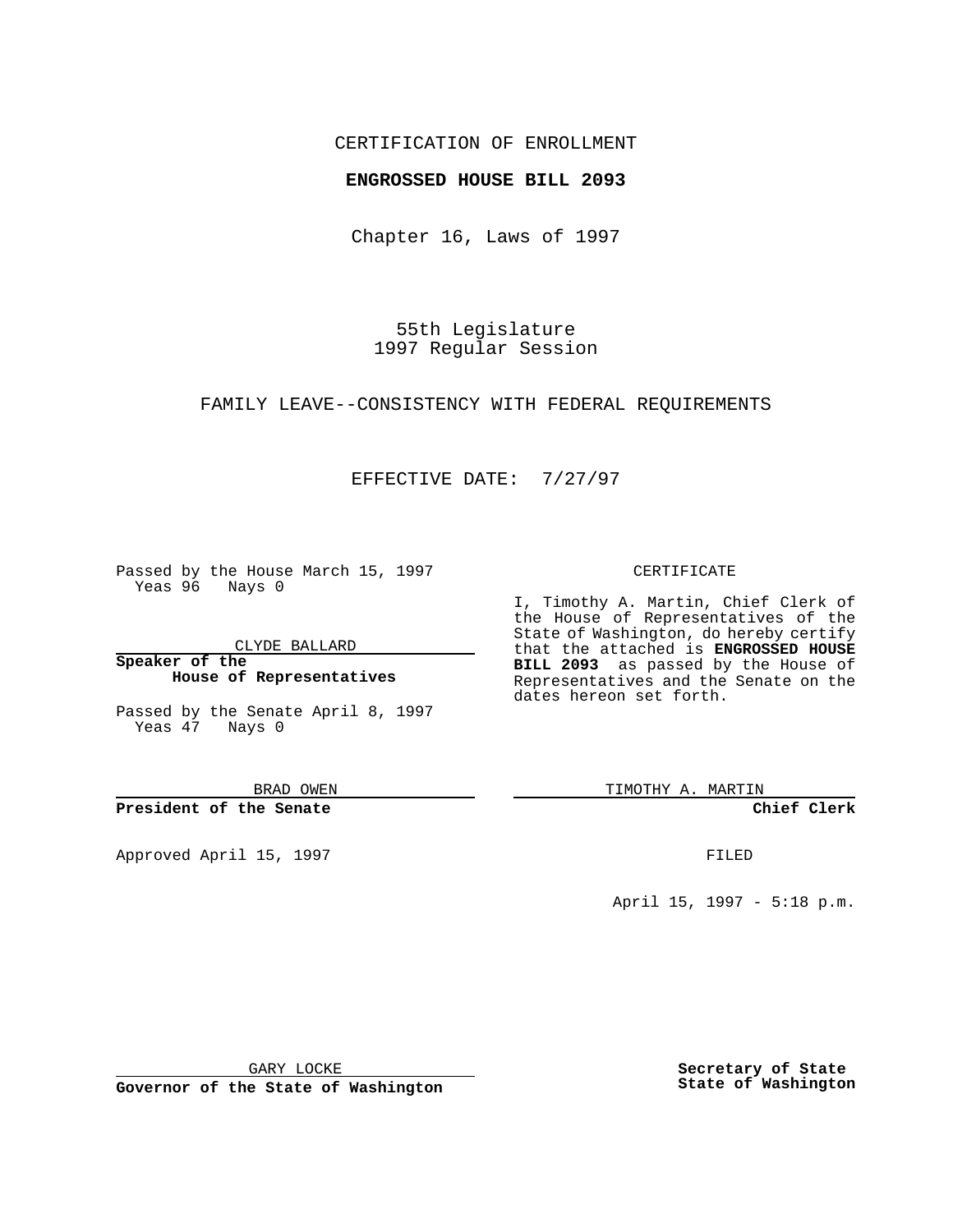# **ENGROSSED HOUSE BILL 2093** \_\_\_\_\_\_\_\_\_\_\_\_\_\_\_\_\_\_\_\_\_\_\_\_\_\_\_\_\_\_\_\_\_\_\_\_\_\_\_\_\_\_\_\_\_\_\_

\_\_\_\_\_\_\_\_\_\_\_\_\_\_\_\_\_\_\_\_\_\_\_\_\_\_\_\_\_\_\_\_\_\_\_\_\_\_\_\_\_\_\_\_\_\_\_

Passed Legislature - 1997 Regular Session

**State of Washington 55th Legislature 1997 Regular Session By** Representatives Boldt, McMorris, Lisk, Clements and Honeyford Read first time 02/20/97. Referred to Committee on Commerce & Labor.

 AN ACT Relating to achieving consistency between state and federal family leave requirements; and adding a new section to chapter 49.78 RCW.

BE IT ENACTED BY THE LEGISLATURE OF THE STATE OF WASHINGTON:

 NEW SECTION. **Sec. 1.** A new section is added to chapter 49.78 RCW to read as follows:

 (1) Except as provided in subsection (2) of this section, the department shall cease to administer and enforce this chapter beginning on the effective date of this section, and until the earlier of the following dates:

 (a) The effective date of the repeal of the federal family and medical leave act of 1993 (Act Feb. 5, 1993, P.L. 103-3, 107 Stat. 6); or

 (b) July 1st of the year following the year in which amendments to the federal family and medical leave act of 1993 (Act Feb. 5, 1993, P.L. 103-3, 107 Stat. 6) take effect that provide less family leave than is provided under RCW 49.78.030. In determining whether the federal law provides the same or more leave, the department shall only consider whether (i) the total period of leave allowed under the